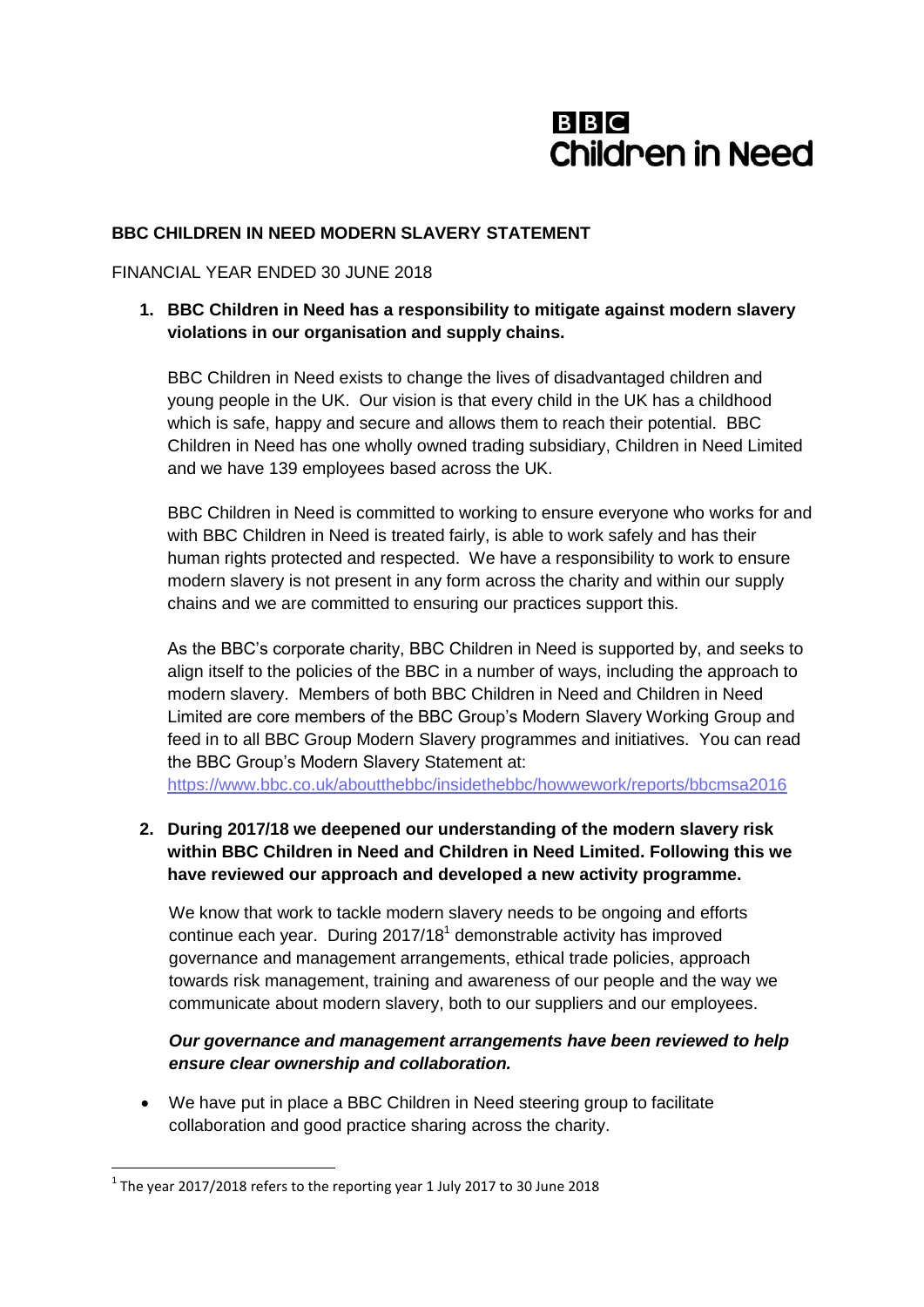We have identified key best in practice partners to work with to deepen our understanding of the issues, whilst we continue to collaborate with BBC Studios and have benefitted from their membership of Sedex<sup>2</sup> and the Ethical Trading Initiative<sup>3</sup>.

## *Our policies were strengthened to further highlight our ethical requirements.*

- Policies and guidelines set our expectations of our staff, stakeholders and suppliers:
	- Our Ethical Policy is in line with the Ethical Trading Initiative Base Code and incorporates the International Labour Organisations Conventions and Recommendations including clauses covering forced labour. This policy forms part of all of our contracts with our suppliers and relevant licensees; except in cases where licensees' own policies are deemed to set a higher standard than or equivalent to ours. This policy sets out our requirements on labour standards and is prefaced by a list of minimum standards which our suppliers and relevant licensees must observe for us to work with them. A copy of our ethical policy is available on request.
	- Responsibility for our Ethical Policy sits with our Executive Team.
	- We continued to communicate our Ethical Policy to all members of the organisation. This policy sets our expectations of ethical conduct, fair, respectful treatment, and also highlights how our employees and others engaged on BBC Children in Need business may raise concerns.

## *Risk assessment is a crucial step in determining where people are most at risk across our organisation and supply chain. In 2017/2018 our risk assessment was expanded to enable more effective targeting of our due diligence procedures*.

- During 2017/2018 a review of our ethical trade risk arrangements provided recommendations to enhance our programme which we have acted upon.
- Based on a detailed risk assessment using specialist input we will now be focussing more closely on product suppliers of official merchandise, suppliers of branded product for promotional use and licensed product.

# *Our arrangements for monitoring, training and communications have been built upon to help us raise awareness, and to identify and act upon any issues*.

- Our whistleblowing policy includes human rights issues such as modern slavery and continued to be publicised as available for our staff, freelancers and contractors to use if they become concerned.
- Training has been undertaken by BBC Children in Need staff who belong to the BBC's Modern Slavery Working Group. Mandatory training on ethical trade and fair trading remained part of our awareness raising approach.

**.** 

 $2$  Sedex is home of the world's largest collaborative platform for sharing responsible sourcing data on supply chains.

 $3$  The Ethical Trading Initiative is an alliance of companies, trade unions, and non-governmental organisations that promotes respect for workers' rights around the world.